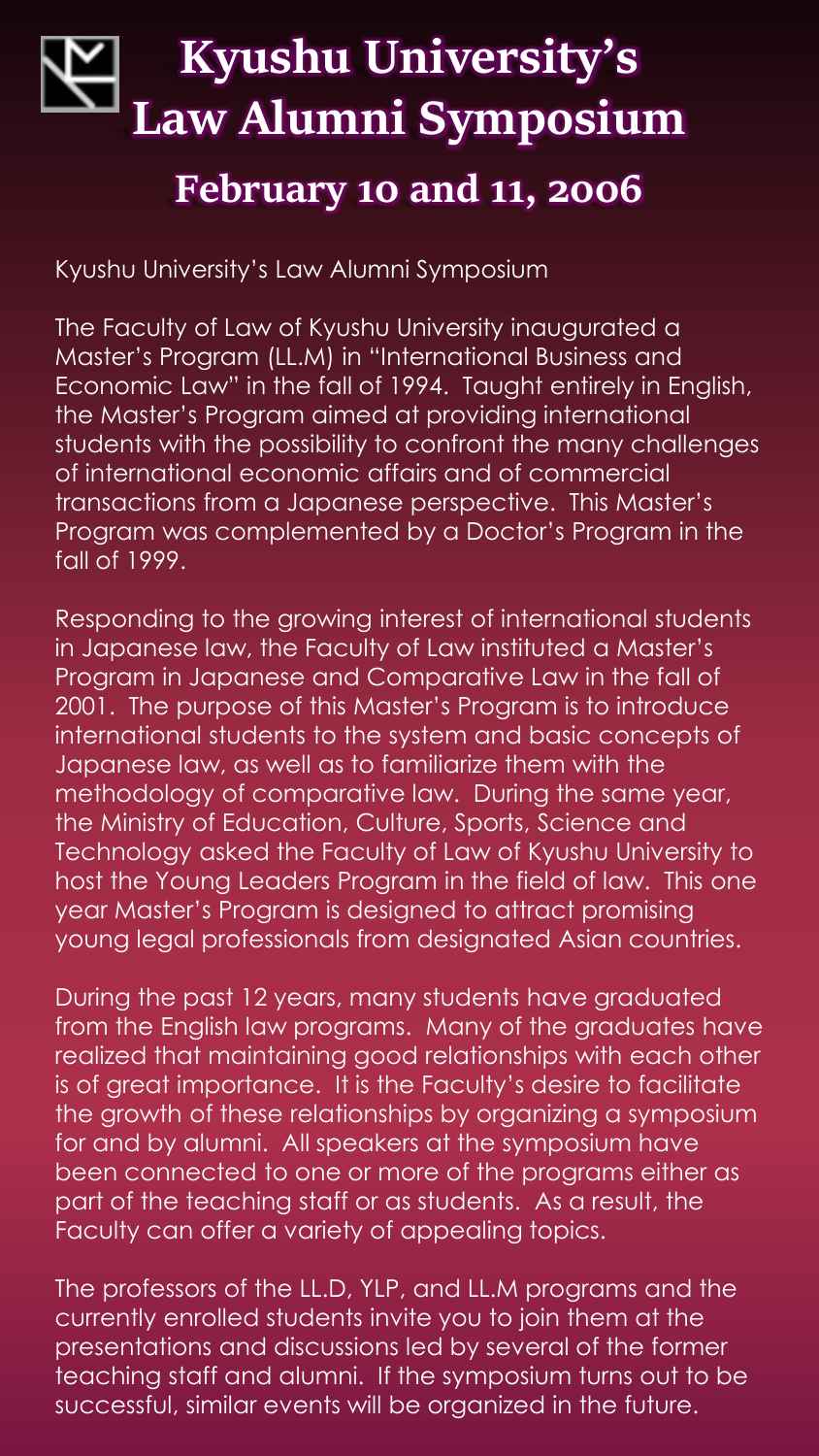# **Schedule of Events**

### **February 10, 2006**

13:00-13:10 **Introductory Remarks** Mr. Kono (Professor, Kyushu University)

13:10-14:10 **Terrorism and International Insurance** Mr. Cowan (Counsel, Equitas Ltd.)

Break (10 minutes)

14:20-15:20 **Trade and Culture: Cultural Argument Analyzed** Mr. Van Uytsel (Research Assistant, Kyushu University)

Break (20 minutes)

15:40-16:40 **Trade Negotiations in WTO: Chinese Experience** Mr. Fu (Director, Ministry of Commerce (China), Dep. of WTO Affairs)

Break (10 minutes)

#### 16:50-18:00

#### **Insights of LL.D. Student's Dissertation**

Ms. V.An (How to Enforce the Capital Regional Air Quality Management (CRAQM) Program Effectively: Combined Environmental Policies for CRAQM in Korea) Mr. Lobsinger (Countering Terrorist Funding: Solutions Based on the Transparency in Trade)

Dinner in a downtown restaurant (19:00  $\sim$  )